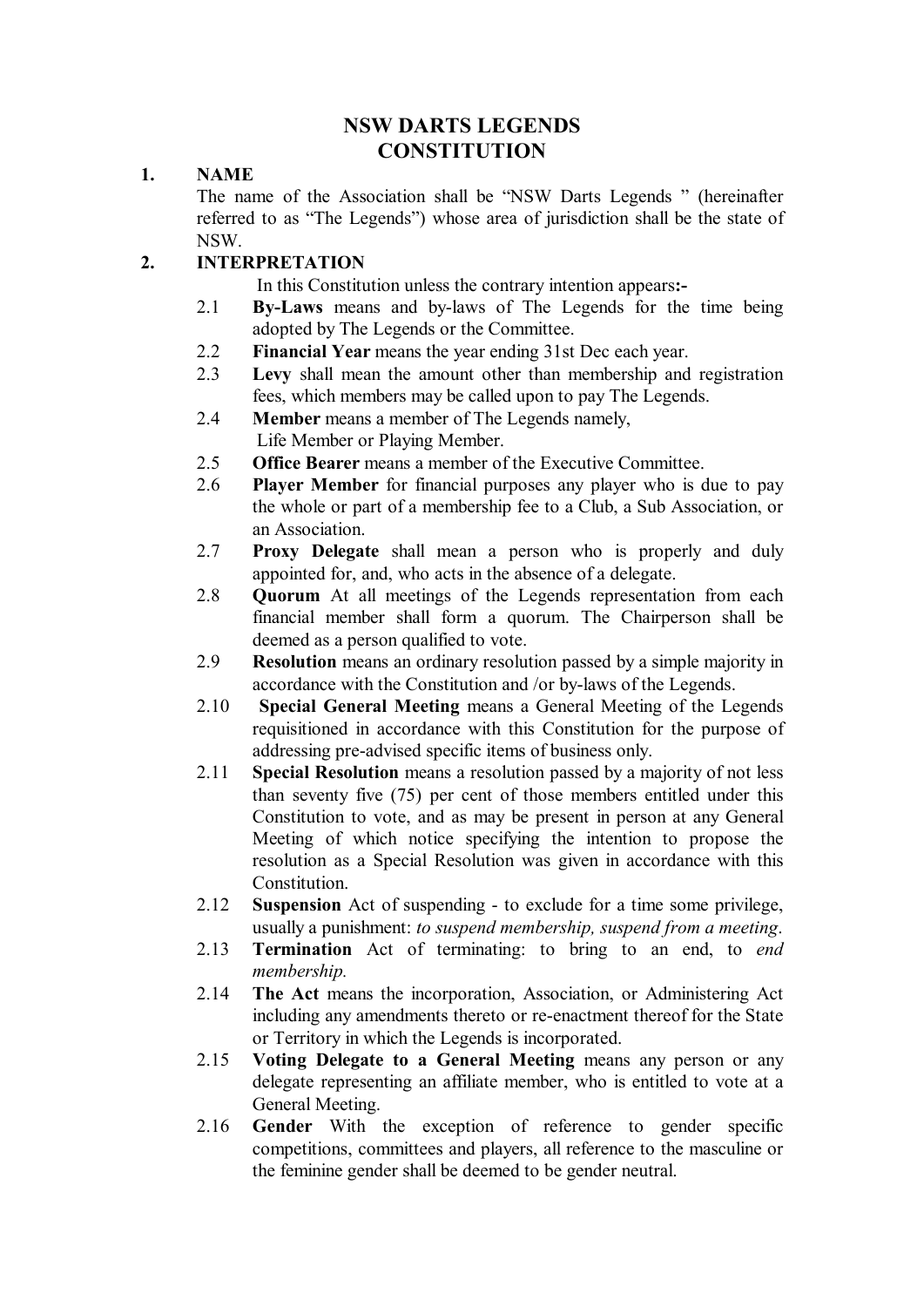# **3. OBJECTS**

The objects of Legends are:

- 3.1 To foster the Sport of Darts and to encourage the playing of Darts competitions.
- 3.2 To exercise jurisdiction over all members in all matters pertaining to Sport of Darts including and without limiting the generality of the foregoing to expel, suspend, disqualify, reprimand or otherwise deal with any Category of Member or individual.
- 3.3 To build and maintain a strong profile in the community at large as a popular and successful sport.
- 3.4 To establish and maintain financial security by obtaining funds from all sources, including grants, private, government and institutional sources and from Members through loans, levies and affiliation fees.
- 3.5 To be non-political at all times.
- 3.6 To do all such things as are incidental and/or conducive to the attainment of the above objects.
- 3.7 To establish a process to minimize disputes arising within financial members.
- 3.8 To promote and foster the powers or equity and social justice within the NSW Dart Community.
- 3.9 To ensure that all competitions conducted under the auspices of the Legends are drug free.

# **4. POWERS**

The powers of Legends shall be:

- 4.1 Subject to these rules, Legends shall exercise the following powers, functions and duties with respect to darts in The Legends area of jurisdiction.
- 4.2 To standardize within Legends playing area, rules, equipment in respect to the Sport of Darts and associated statistical recording.
- 4.3 To the extent of this Constitution and in By-Laws, Legends may impose fines or other penalty on a Member and/or Player for the time being under its control.
- 4.4 To arrange State Championships.
- 4.5 To be affiliated with any other Sporting bodies with similar objects as the Board deems is desirous.<br>4.6 To take such steps as may f
- 4.6 To take such steps as may from time to time be deemed expedient to raise funds by subscriptions, registration fees, levies, loans, or other receipts, accepting donations of real or personal property to be applied for the purposes of the Legends seeking and accepting sponsorships in money and/or kind and by conducting or organizing other fundraising ventures not inconsistent with the intention of this Constitution.
- 4.7 To subscribe to, become a member of and co-operate with any other association, club or organization, whether incorporated or not, whose objects are altogether or in part similar to those of The Legends provided that The Legends shall not subscribe to or support with its funds any club association or organization which does not prohibit the distribution of its income and property among its members to an extent at least as great as that imposed on Legends under or by virtue of Section 23 of this Constitution.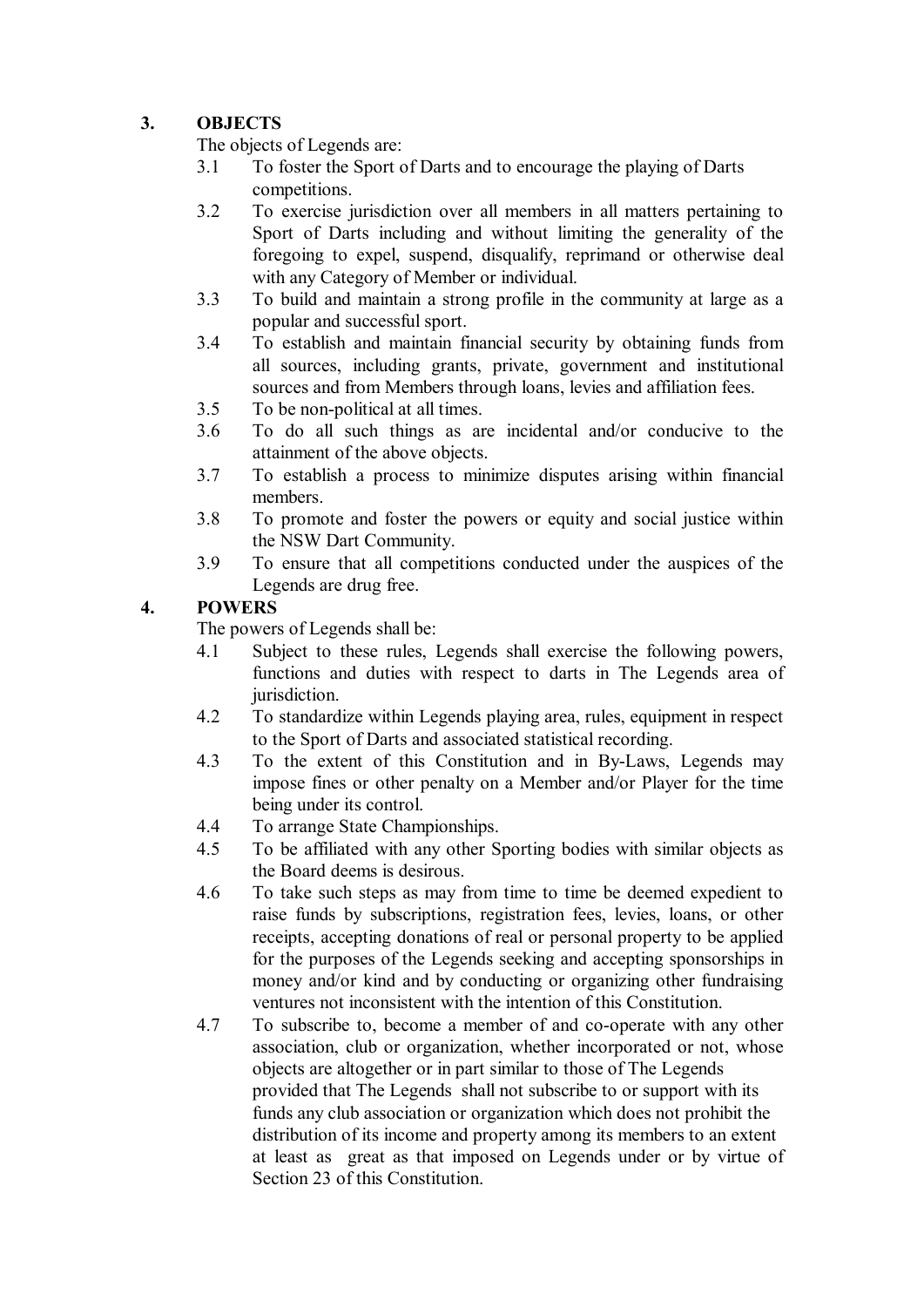- 4.8 To enter into arrangements with any Government or Authority that are incidental or conductive to the attainment of the objects and the exercise of the powers of the Federation, to obtain from any such Government or Authority any rights, privileges and concessions which The Legends may think it desirable to obtain, and to carry out, exercise and comply with any such arrangements, rights, privileges and concessions.
- 4.9 To invest and deal with the money of The Legends not immediately required in such manner as may from time to time be directed by the members to the Executive Committee.
- 4.10 To take such steps by personal or written appeals, public meetings or otherwise, as may from time to time be deemed expedient for the purpose or procuring contributions to the funds of The Legends in the shape of donations, annual subscriptions or otherwise.
- 4.11 To publish or join with any other person or persons or legal organization in publishing any newspaper, journal, periodical, book or other literary production relating to the Sport of Darts or calculated directly or indirectly to benefit the Sport of Darts.
- 4.12 In furtherance of the objects of The Legends to purchase or otherwise acquire and undertake all or any part of the property, assets, liabilities and engagements of any one or more of the incorporated Associations with which The Legends is authorized to amalgamate.
- 4.13 To settle disputes arising within financial Members when called upon to do so.
- 4.14 To do all such other things as are incidental or conductive to the attainment of the objects and the exercise of the powers of The Legends.
- 4.15 A 171 badge be struck for a three (3) x triple nineteen (19) and that every player is eligible for one (1) 171 badge per year regardless of how many times they achieve it.
- 4.16 Every player is eligible for one (1) 180 badge per year regardless of how many thrown.
- 4.17 All trophies and/or badges not collected at the Presentation lunch to be kept and issued when players return.
- 4.18 Ensure that all members are affiliated with their state/territory governing body as per section 8.1.2.

### **5. LIAISON WITH FEDERAL GOVERNMENT**

5.1 Principal means of contact

The Australian Legends shall be the principal means of contact with the Australian Sports Commission or other Departments of the Federal Government in respect of all matters associated with Legends Darts.

### 5.2 Contacts

 Such contacts shall be made through the President or, in the absence of the President, the Vice-President, or in the absence of both, or when so requested, such persons as may be delegated by the President or Vice-President.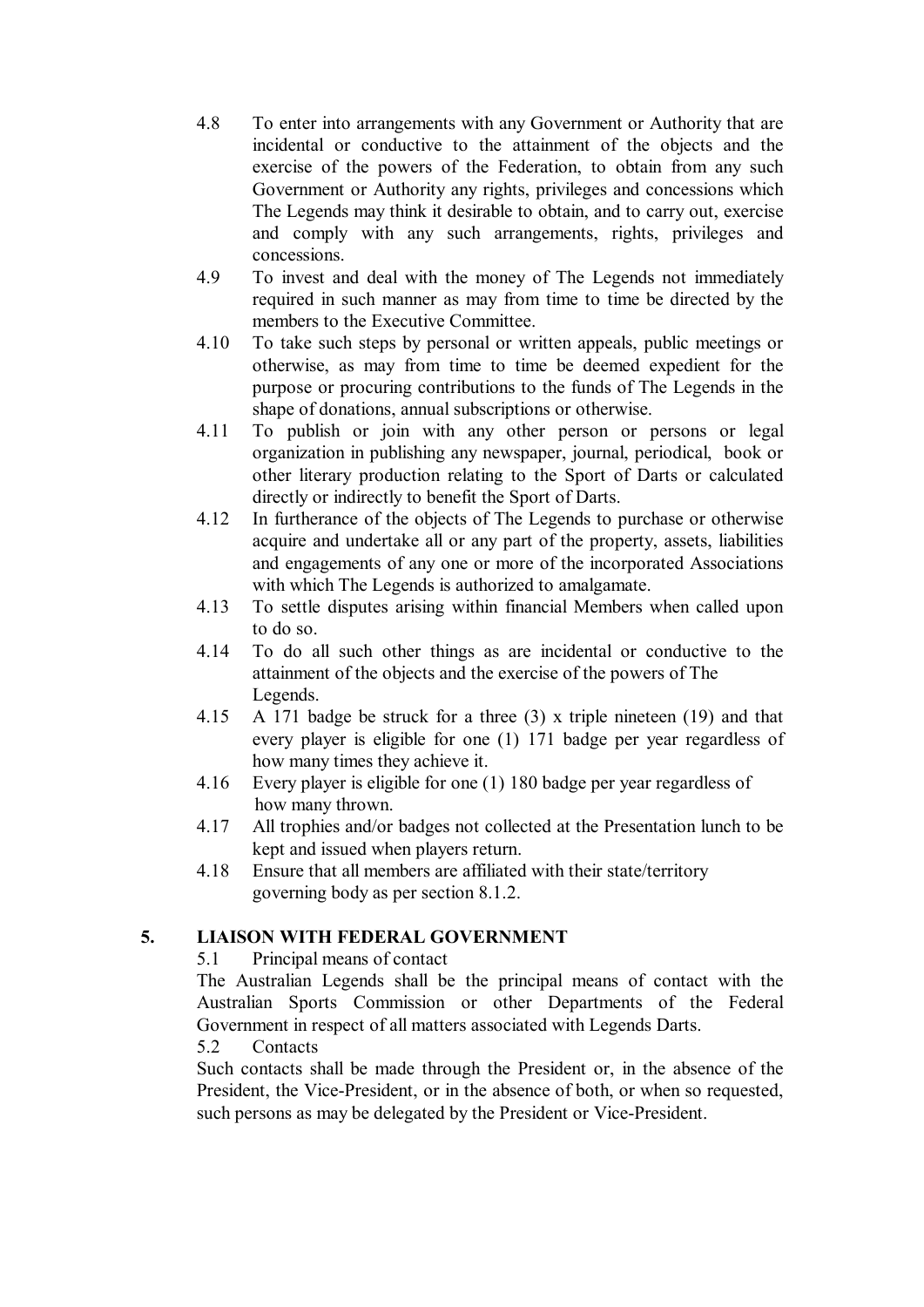### **6. CLASSES OF MEMBERS**

- 6.1 Members of The Legends shall consist of:
	- 6.1.1 Life Members.
	- 6.1.2 Playing Members.
- 6.2 Life Members

 Life Membership may be awarded to individuals who have provided long and meritorious service to the promotion and development of the sport of Darts in NSW.

- 6.2.1 The election as Life Member must be agreed upon by seventy five (75) per cent of the members attending the Annual General Meeting.
- 6.2.2 To be eligible for Life Membership a person must have been a member of The Legends either continuously or in the aggregate for a minimum of five (5) years.
- 6.2.3 Members and Office Bearers shall be notified of all nominees for Life Membership not less than thirty (30) days prior to the Annual General Meeting.
- 6.2.4 Nominations for Life Membership to be accepted from playing members only.
- 6.3 Playing Members
	- 6.3.1 For financial purposes a playing member is any player who is due to pay the whole or part of a membership fee to a Club, Sub-Association, an Association, a Council or Affiliate.

#### **7. PRIVILEGES OF MEMBERSHIP**

- 7.1 Life Members.
	- 7.1.1 Life Members shall be entitled to attend at their own cost all meetings of The Legends and may speak on any matter being debated.
	- 7.1.2 Life Members shall have voting rights at such meetings.
	- 7.1.3 Life Members shall receive Life Member badge to be presented at the AGM.
	- 7.1.4 Life Members shall be exempt from paying the player membership fee.
- 7.2 Playing Member
	- 7.2.1 Playing Members who are registered financial members of an affiliated Association shall have the right to:
		- 7.2.1.1 Compete in Australia Ranked or any open tournament conducted by The Legends.
		- 7.2.1.2 Represent The Legends at Australian Championships.
		- 7.2.1.3 Playing Members shall have voting rights.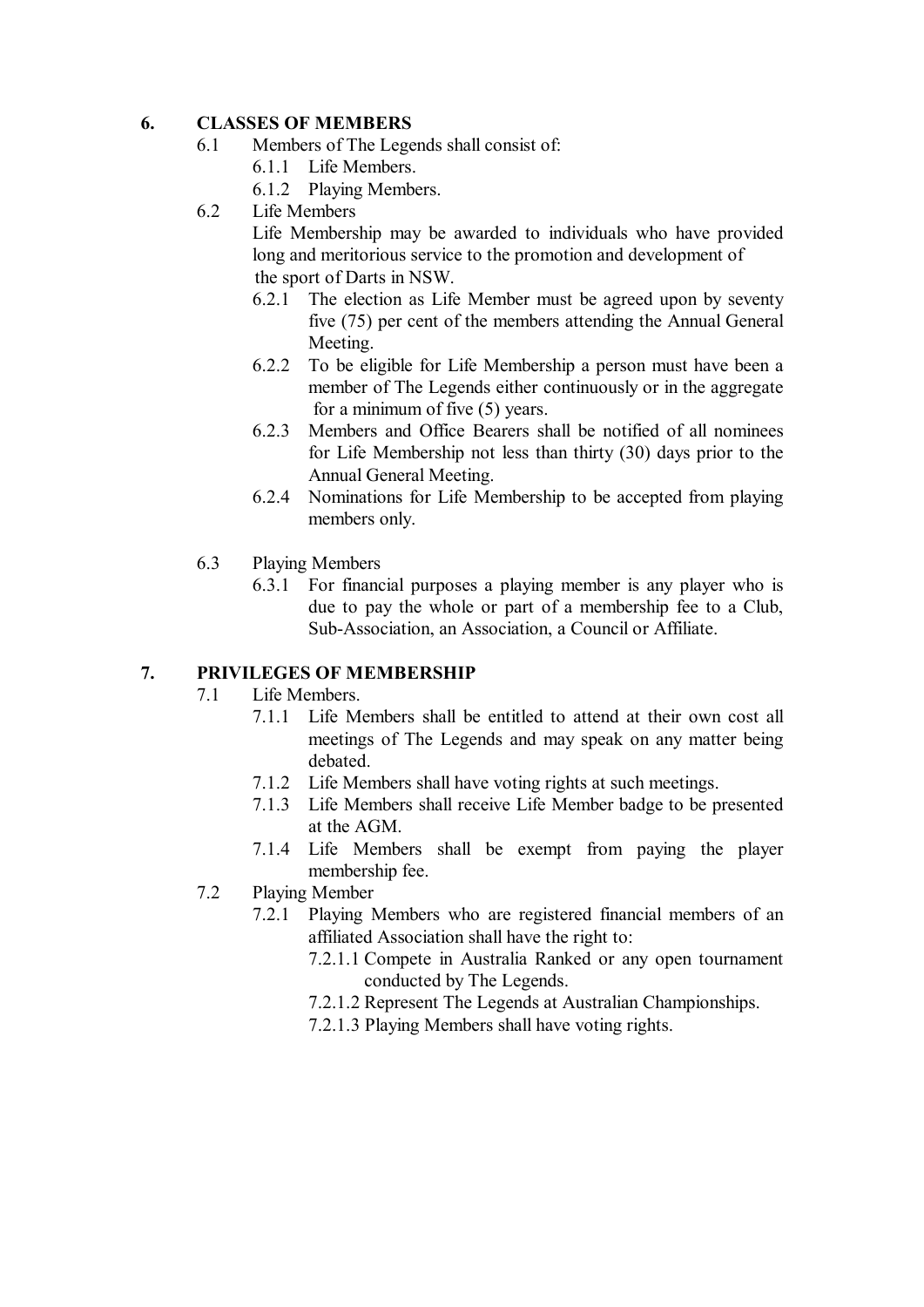## **8. MEMBERSHIP GENERALLY**

8.1 Constitutions to comply:

8.1.1 Members shall ensure that their respective constitutions or rules provide (and where necessary shall as soon as reasonably possible amend to provide) that, as a condition of local associations being admitted as or remaining members of their relevant State/Territory Council and thereby affiliated with Legends, the constitution or rules of such local associations shall provide (and where necessary shall as soon as reasonably possible be amended to provide) that no person may be admitted to membership of a local association whilst under suspension or ban by any other local association affiliated with The Legends.

 8.1.2 Competitors entitled to compete in Australian Darts Legends events are financial members of their state/territory governing body as recognized by Darts Australia. These are: Darts WA Inc. Darts Old Inc. NSW Darts Council Darts SA Inc. NT Darts Council ACT Darts Council Darts TAS Inc. Darts Vic Inc.

### **9. REGISTER OF MEMBERS**

- 9.1 The Legends shall cause a Register to be kept in which shall be entered the names and addressed of all Playing Members, Life Members admitted to membership of The Legends and the dates of their admission.
- 9.2 Particulars of Members

The Legends shall maintain a Register of withdrawals, disqualifications, suspensions and re-instatements of membership and any further particulars as the Committee may require from time to time

9.3 The Secretary is required to keep a Register of all Playing Members within NSW.

# **10. MEMBERSHIP FEES**

10.1 Fees

 The amount of such membership fee for that particular year shall be as set out in the Budget as adopted by the Committee provided that the Annual General Meeting of The Legends shall have the power to vary or amend the budget for that particular year including the amounts of such affiliation fees.

- 10.2 Payment of Fees
	- 10.2.1 All fees are payable after the thirty first (31st) day of October for the following year.
	- 10.2.2 The Legends shall not be obliged to render any invoice or account for any amount due for fees and any amount not paid by the due date herein specified shall be deemed in arrears.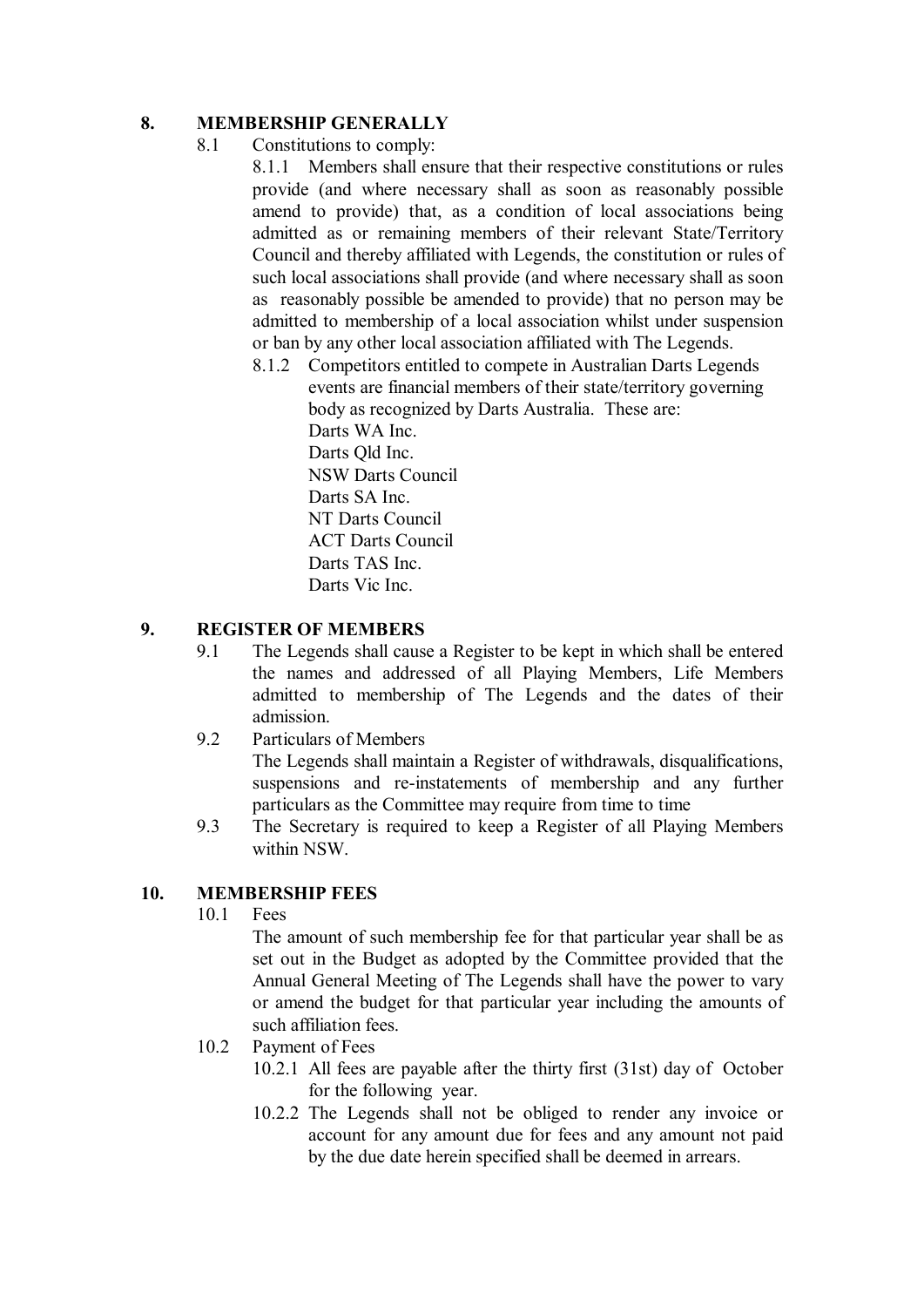### **11. TERMINATION OR SUSPENSION OF MEMBERS**

11.1 Legends reserve the right to Terminate, Suspend, Expel or Fine any class of member. Such decision shall be determined by a seventy five (75%) percentage vote of Committee members present and entitled to vote at any legally constituted meeting of The Legends.

# **12. MISCONDUCT AND HEARINGS**

- 12.1 Misconduct when Representing The Legends
	- 12.1.1 In all cases of misconduct by playing members, other persons or teams while representing The Legends or participating in tournaments or tours directly organized by The Legends, the Committee, when requested shall hold an inquiry and accord such decision, including expulsion or other penalty as it deems suitable.
	- 12.1.2 The ruling of the Committee shall be observed by The Legends and by its members.
	- 12.1.3 Appeals against a decision of the Committee shall be to the Appeals Board.
- 12.2 Life Members, Playing Members, Membership Terminated, Suspended, Expelled or Fined.
	- 12.2.1 If a playing, life or representative member: is convicted of an indictable offence or,
	- 12.2.1.1Fails to comply with any of the provisions of this Constitution or any By-Laws or Rules of the Legends or,
	- 12.2.1.2 Conducts himself or herself in a manner considered to be injurious or prejudicial to the character or interest of the Legends then the Committee shall consider whether his or her individual membership shall be terminated, suspended, expelled of fined.
	- 12.2.2 The member concerned shall be given a full and fair opportunity of presenting his or her case through the Committee. If the Committee recommends terminating, suspend, expel or fine his or her membership the Committee shall instruct the Secretary to advise the individual member and the organization of which the person is deemed to be a member in wiring accordingly.
	- 12.2.3 The member whose application for membership has been rejected or whose membership has been terminated, suspended, expelled or fined may within fourteen (14) days or receiving written notification thereof lodge with the Secretary written notice of his or her intention to appeal against the decision of the Committee.
	- 12.2.4 Appeals against a decision of The Committee shall be to the Appeals Board.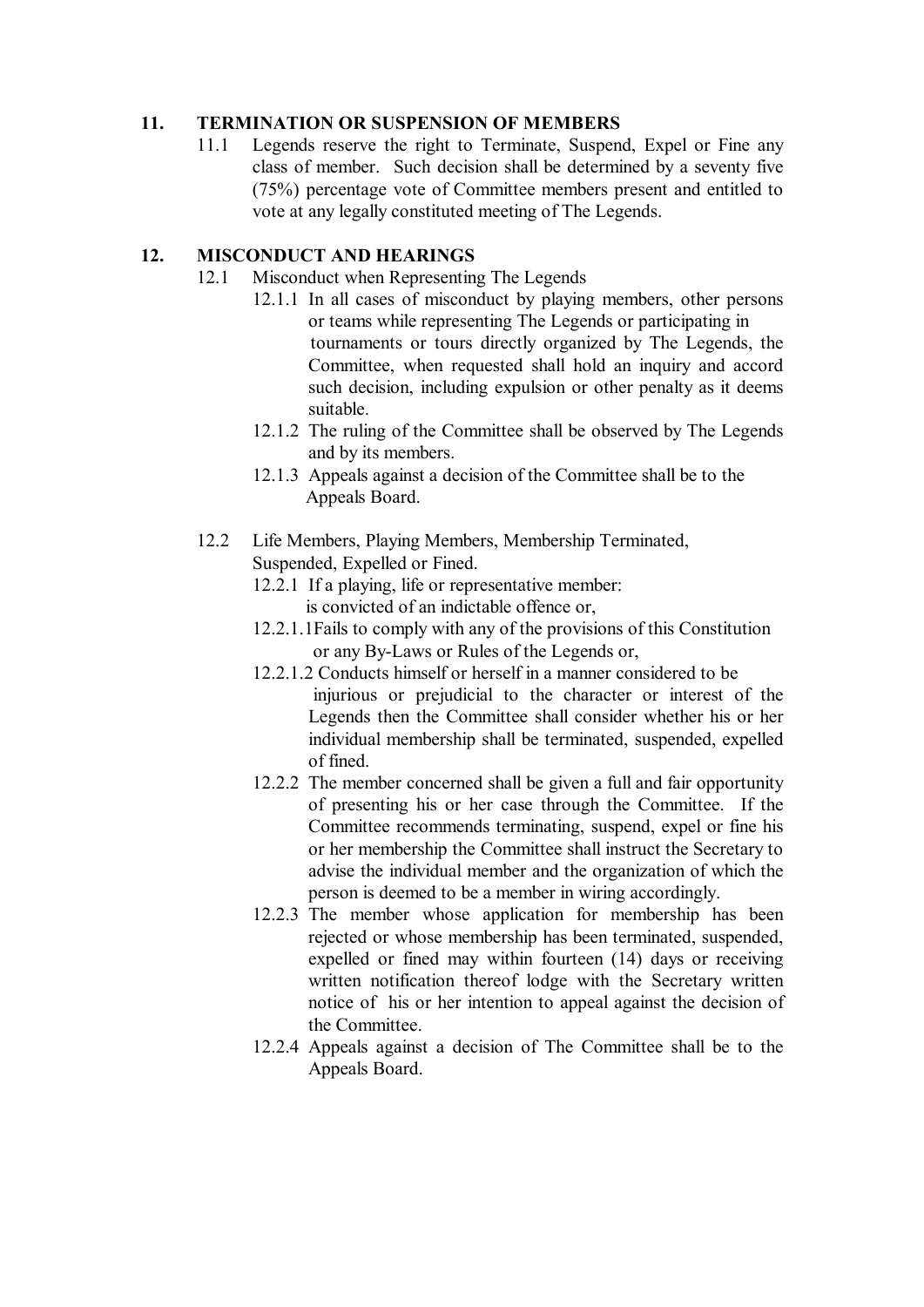- 12.3 Committee, Appeals Board and other Hearings:
	- 12.3.1 The Committee and the Appeals Board shall have the power to call upon any member of The Legends other than the member appealing at The Legends costs to attend any meeting of The Legends or investigation by a Committee of The Legends to reply to any relevant questions that may be put.
	- 12.3.2 The Legends may demand the production of any relevant letters, papers, books or other evidence considered relevant.
	- 12.3.3 Should the said person, or member fail to comply without reasonable excuse or make misleading statements the said person, body or member may be suspend, expelled or otherwise dealt with at the discretion of The Legends including through the Committee and Appeals Board.
- 12.4 Right of Appeal

Where the offence occurred at an event or function under the auspices of The Legends or whilst a playing member, the following Members have a right of appeal to the Appeals Board of the Legends.

- 12.4.1 Life Members
- 12.4.2 Playing Members participating in an NSW Championship event where the offence has occurred.
- 12.5 Appeals Against The Legends Decisions
	- 12.5.1 Appeals that meet the conditions above shall be heard by The` Legends Appeal Board.
	- 12.5.2 All appeals shall be lodged with the Secretary within fourteen (14) days of the decision appealed against.
	- 12.5.3 The decision of the Legends Appeals Board in all cases shall be final.
	- 12.5.4 No other appeals will be accepted.
- 12.6 Committee/Appeals Board Quorum
	- 12.6.1 The Appeal Board shall consist of three (3) persons appointed by the Committee from time to time. Deputies for the Appeal Committee if need will be appointed by the Legends

Committee.

- 12.7 Appeals Board Voting
	- 12.7.1 The Chairperson shall be elected from and by the members of the Appeals Board as appropriate.
	- 12.7.2 The Chairperson shall have a deliberate vote but not a second or casting vote at the hearings.
- 12.8 Appeals Board Minutes

 The respective Chairperson shall ensure that minutes are kept of all hearings and meetings of the Appeals Boards with a minute secretary being appointed.

12.9 Appeals Board Decision

The respective Chairperson shall be responsible for forwarding decisions and the minutes of hearings and meetings of the Appeals Board to the Secretary within three (3) days of the completion of the subject meetings.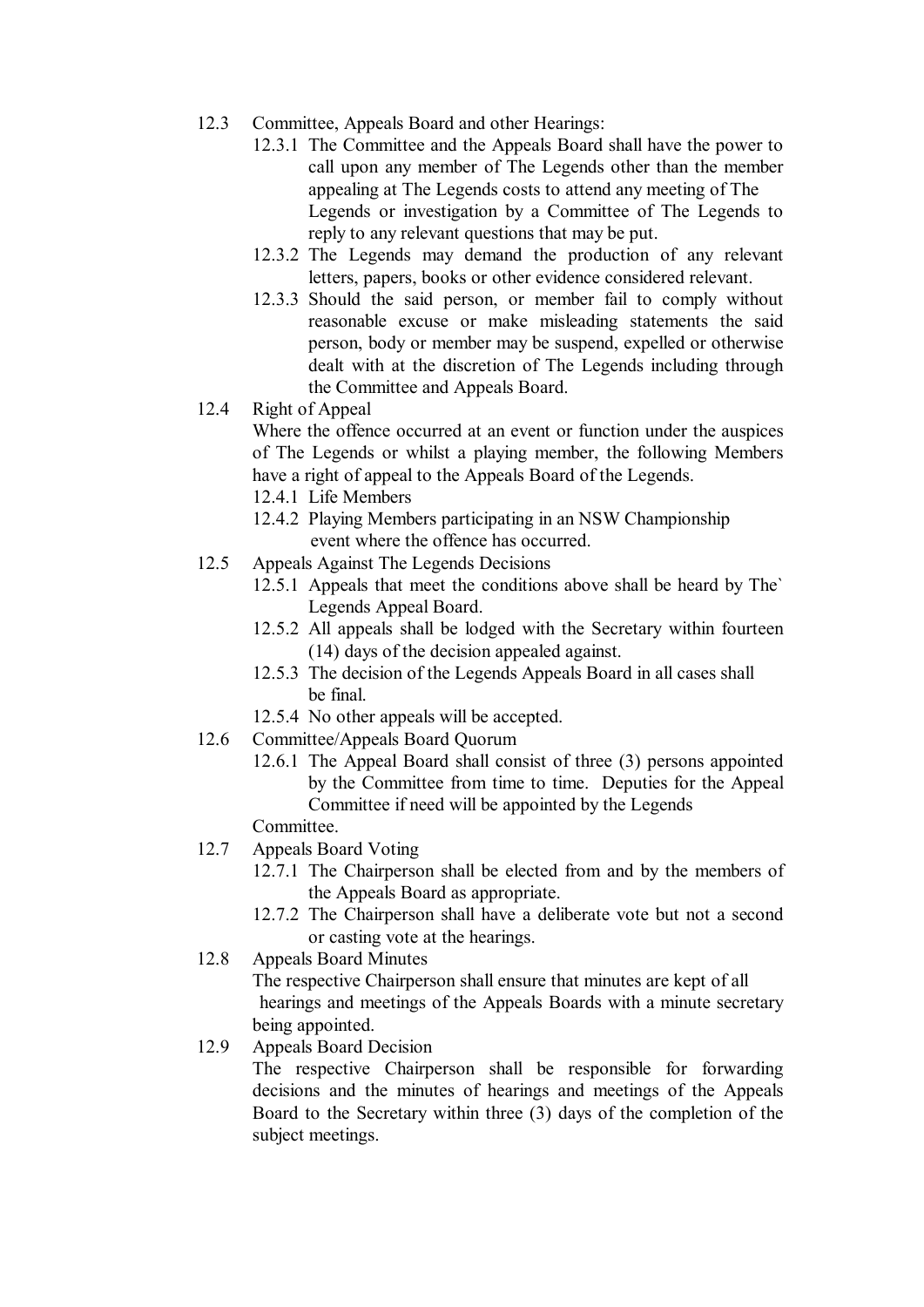- 12.10 Convening Appeals
- 12.10.1 Upon receipt of a notification of the intention to appeal, the Secretary shall convene within thirty (30) days of the date of receipt of such notice, a meeting of the Appeals Board to determine the appeal.
- 12.10.2 At any such meeting the appellant shall be given the opportunity to present his/her/their case and those members. Boards or Committees who or which instituted the decision which is being appealed may likewise have the opportunity of presenting its/his/her/their case either or both presentations shall be solely at the discretion of the Appeals Board.
- 12.10.3 The appeal shall be determined by the majority vote of the members of the Appeals Board.
- 12.11 Hearings

On the hearing or any enquires charges or appeals before the Appeals Board any of the parties shall be entitled to be represented by an advocate only to prompt his or her client and not to cross-examine. Under no circumstances shall such advocate be a person who is or has been a member of the legal profession.

# **13. MEMBERSHIP OF THE LEGENDS MANAGEMENT**

- 13.1 The business affairs and affairs of the Legends shall be under the control of the Executive Committee.
- 13.2 The Office Bearers of the Legends shall be:
	- 13.2.1 President (Chairperson), Vice President (Vice Chairperson), Secretary (Administrator), Treasurer (Finance Director), and trustees where required, who shall constitute the Executive.
	- 13.2.2 The Executive shall be responsible to manage the day to day affairs in accordance with the established Policy and Procedures of the Legends.

13.2.3 The President, Treasurer, Secretary and shall be elected for a period of two (2) years with the position of President, Treasurer being declared vacant on even years, and the Secretary and being declared vacant on odd years.

13.2.4 The Publicity Officer shall be elected annually.

- 13.3 Duties and Responsibilities
	- 13.3.1 The functions of the Executive Committee shall be to do all things necessary to further the objectives of the Legends including the appointment of any sub-committees and to determine and police activities to be undertaken in the framework of the Constitution.

### **14. ELECTION OF EXECUTIVE COMMITTEE**

- a. Office Bearers and other members of the Executive Committee shall be elected by ballot at the Annual General Meeting of the Legends.
- b. All nominations for Executive Office bearers to be submitted in writing on the appropriate form, and to be received by the Secretary no later than twenty eight (28) days prior to the AGM.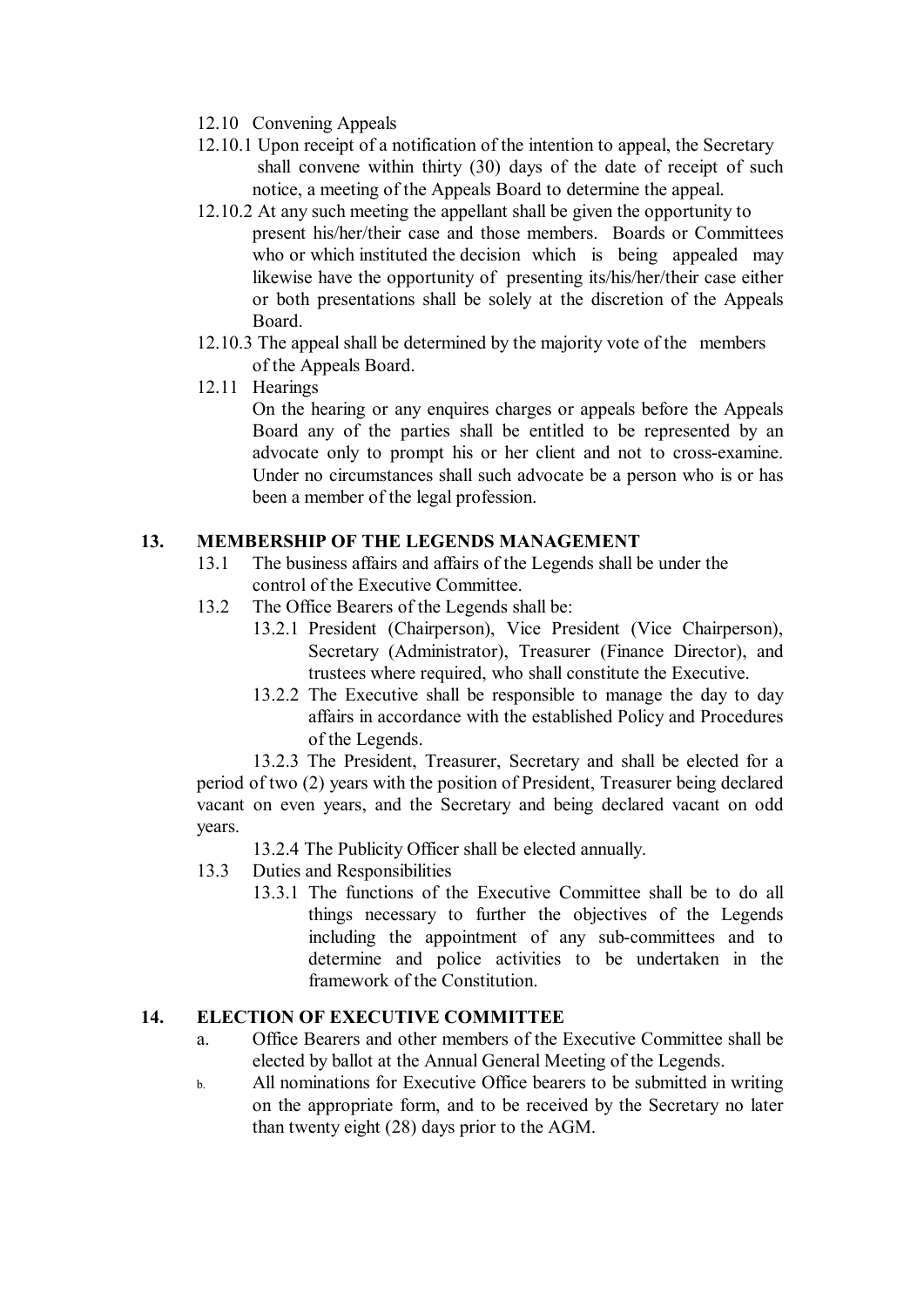# **15. VACANCIES ON THE EXECUTIVE COMMITTEE**

- 15.1 Casual Vacancies
	- 15.1.1 The Executive shall have the power to fill a casual vacancy caused by any of the persons elected pursuant to this Constitution and/or By-Laws ceasing (for whatever reason) to hold office.
	- 15.1.2 A person so appointed to fill a casual vacancy shall be subject to retirement at the same time as if he or she had been elected on the day on which the person in whose place he or she is appointed was last elected to office.

### **16. FUNCTIONS OF EXECUTIVE COMMITTEE**

- 16.1 Control & Management
	- 16.1.1 Except as otherwise provided by this Constitution and Rules and subject to resolutions of the members of the Legends carried at any General Meeting, the Executive shall have the general control and management of the whole of the administration of the affairs, property and funds of the Legends.
	- 16.1.2 The Executive shall have the authority to interpret the meaning of the Constitution and Rules and any matter relating to the Legends on which this Constitution and Rules are silent.
- 16.2 Meetings & Notice of Meetings.
	- 16.2.1 The Executive shall meet in ordinary meetings at such times and in such places as it may deem necessary for properly conducting the business and operations of the Legends.
	- 16.2.2 The President or in his/her absence, the Vice President, or in the absence of both, a Chairperson elected from those members present and entitled to vote, shall preside at each meeting of the Executive.
	- 16.2.3 The Secretary shall give members of the Executive at least twenty one (21) days' notice of each ordinary meeting of the Executive. The President or, Vice President in the absence of the President, may at his discretion call meetings at shorter notice to deal with matters which he deems urgent.

### 16.3 Quorum

 At all Executive Meetings of the Legends representation from four (4) Members shall form a quorum. The Chairperson shall be deemed as a person qualified to vote.

- 16.3.1 Members of the Executive shall not be entitled to appoint proxies to attend and vote at meetings of the Executive **Committee**
- 16.4 Moving & Speaking to Motions At any meeting of the Executive, each Member present except the Chairperson shall be entitled to move and/or second and speak to any motion.
- 16.5 Adjournment of Meetings

Any meeting of the Executive may be adjourned to such time and place as the Meetings may decide.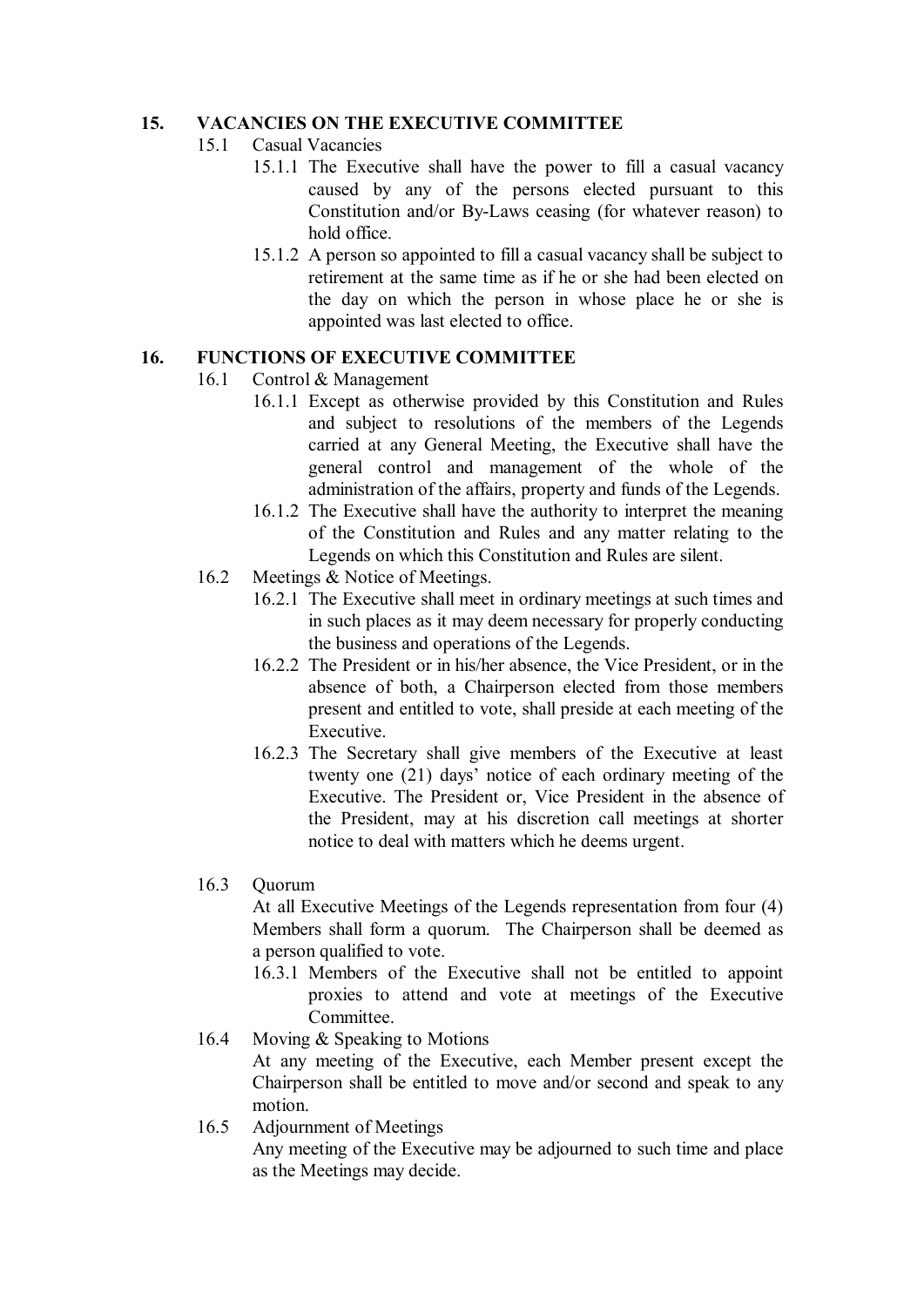### 16.6 Minutes

16.6.1 The Secretary shall cause full and accurate minutes of all questions, matters, resolutions and other proceedings of The Legends meetings to be entered in a book to be open for inspection at all reasonable times by any financial members who previously applied to the Secretary for that inspection.

 16.6.2 One copy of minutes to be forward to each Executive, and Life Member within thirty (30) days of meeting.

### 16.7 Resignations

Members may resign from membership of the Executive at any time by giving notice in writing to the Secretary, but such resignation shall take effect at the time such notice is received by the Secretary, unless a later date is specified in the notice when it shall take effect on that later date.

### 16.8 Meeting Procedure

The conduct of the procedure at Executive meetings shall be determined in accordance with this Constitution.

- 16.9 Representation
	- 16.9.1 Where The Legends is to be represented the President should represent the Legends as required at all functions.
	- 16.9.2 Where the President is unavailable then the Vice President or another Delegate appointed y the Legends shall deputize.

### **17. ANNUAL GENERAL OR GENERAL MEETINGS**

- 17.1 The business to be transacted at every Annual General Meeting shall be:-
	- \* The receiving of minutes and business arising there from and the adoption of same.
	- \* The receiving of Management Committee reports, Audited financial report and annual reports and adoption of same.
	- \* Office Bearers, Affiliates, Official's Reports.
	- \* Correspondence<br>\* Dealing with not
	- Dealing with notices of motion.
	- \* General Business<br>\* The election of I
	- The election of Life Members/if any
	- \* The election of Publicity Officer
	- 17.2 The business to be transacted at Ordinary Meetings shall be:-
	- The receiving of minutes and business arising there from and the adoption of same.
	- \* The receiving of reports and adoption of same.
	- \* The receiving of financial statement.
	- \* Correspondence
	- **General Business**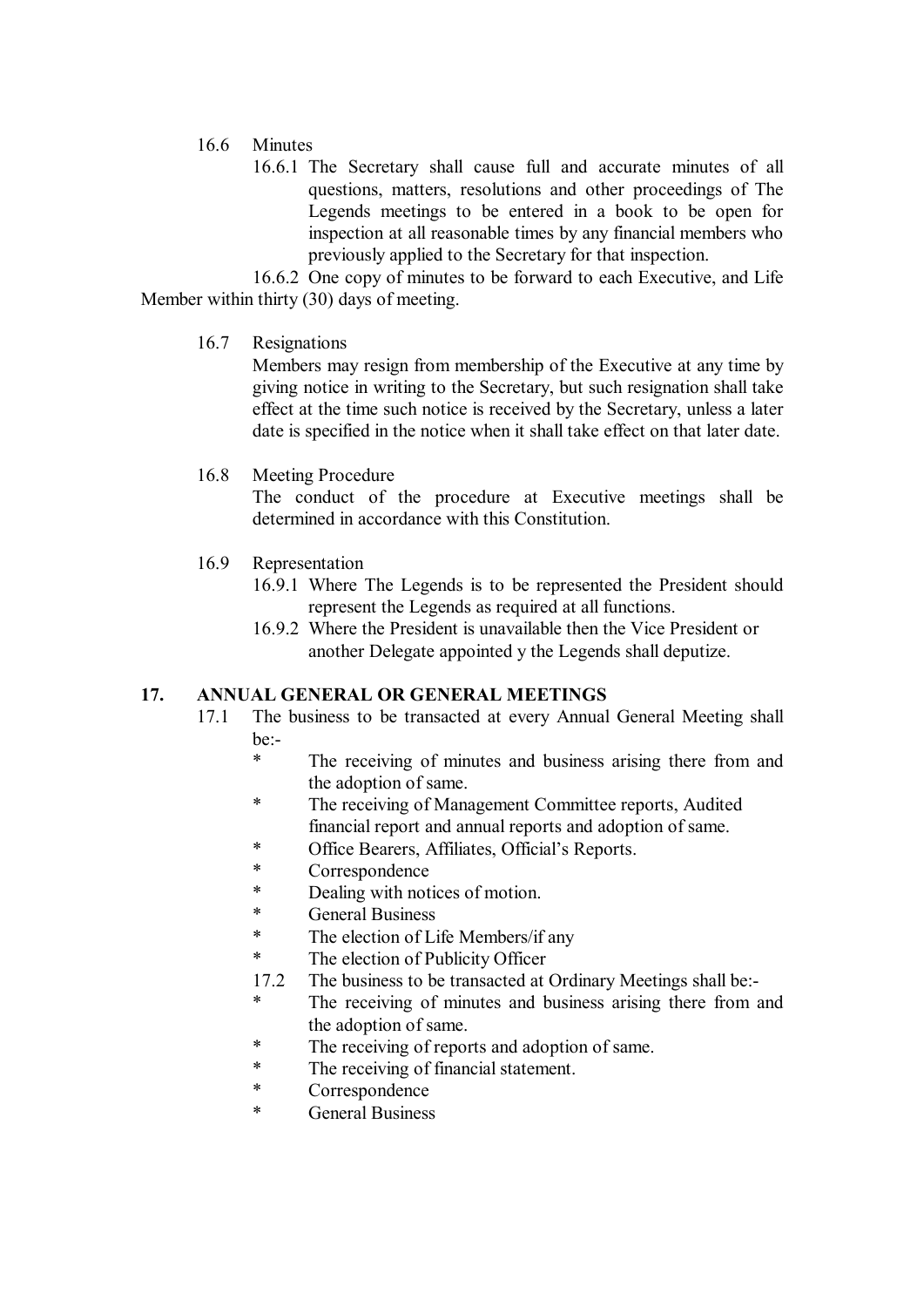- 17.3 The business to be transacted at a Special General Meeting shall be only the business for which the meeting has been convened.
- 17.4 No business shall be transacted at any General Meeting unless a quorum of Executive Members is present at the time when the meeting commences.
- 17.5 Unless otherwise provided by these Rules at every General Meeting:-
	- 17.5.1 The President shall preside as Chairperson or if there is no President or if he/she is not present within ten minutes after the time appointed for holding the meeting, the Vice-President shall be Chairperson or if the Vice-President is not present at the meeting then members may choose one of their numbers to be Chairperson of the meeting.
	- 17.5.2 The Chairperson shall maintain order and conduct the meeting in a proper and orderly manner.
	- 17.5.3 Every question, matter or resolution shall be decided by a majority of votes of the members present.

#### **18. SECRETARY**

The minutes of every general meeting shall be signed by the Chairperson of that meeting or the Chairperson of the next succeeding general meeting provided that the minutes of any annual general meeting shall be signed by the Chairperson of that meeting of the Chairperson of the next succeeding general meeting or annual general meeting.

- 18.1 Duties of Secretary
	- 18.1.1 A list showing inward and outward correspondence shall be distributed to Executive Committee members.

### **19. VOTING POWERS AT MEETINGS**

#### 19.1 Meetings

- 19.1.1 At all meetings each executive shall be entitled to one vote. In the case of an equality of votes the Chairperson shall have a second or casting vote provided that no member shall be entitled to vote at any general meeting if his or her annual subscription is not more than one month in arrears at the date of the meeting.
- 19.2 Method of Voting at Meetings

Voting shall be by show of hands or a division of members, unless not less than one-fifth (20%)of the members present demand a ballot, in which event there shall be a secret ballot and the result of the ballot shall be deemed to be the resolution of the meeting at which such ballot was demanded.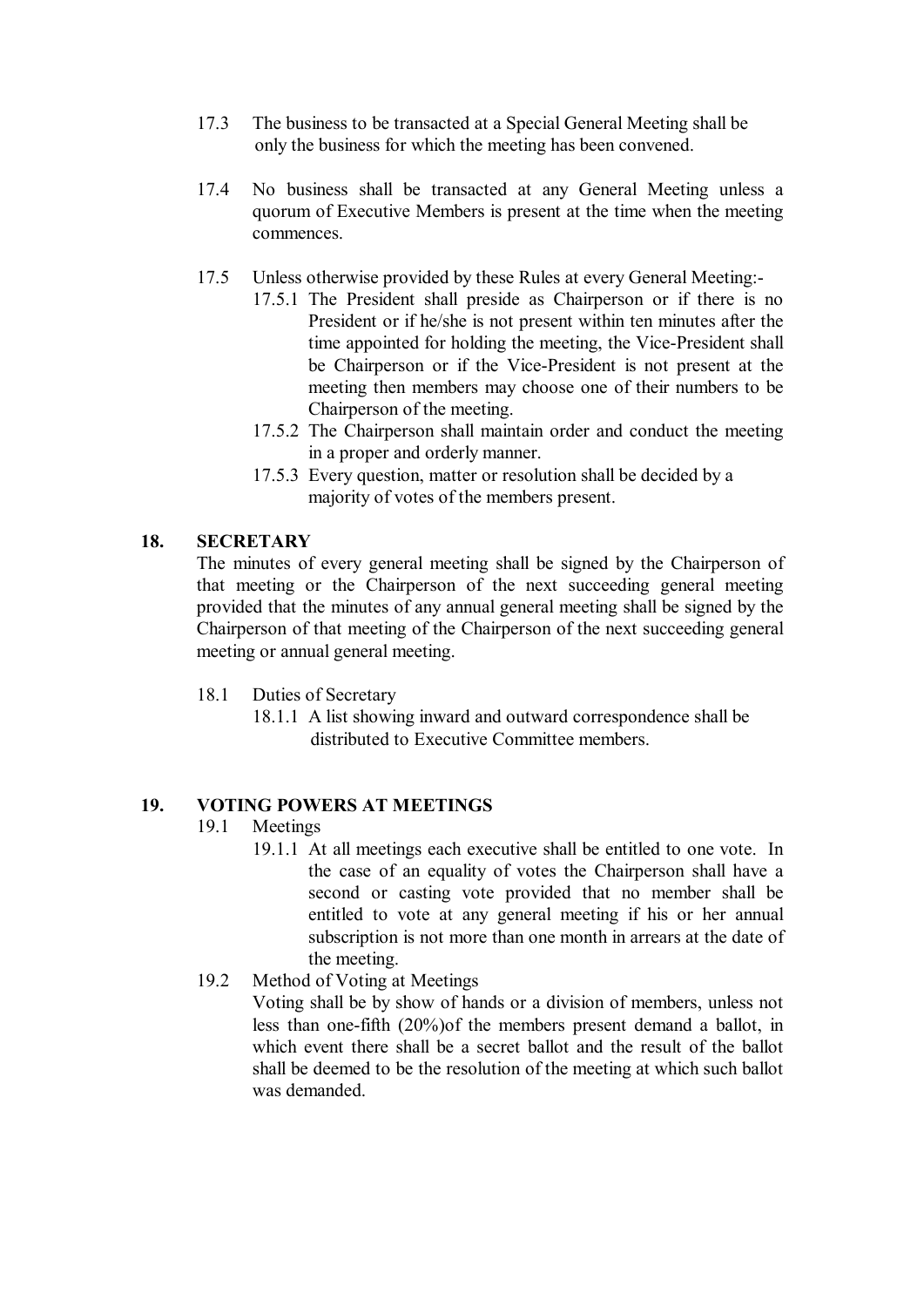## **20. FUNDS AND ACCOUNTS**

- 20.1 The funds of the Legends shall be banked in the name of the Legends in such bank or building society as the Executive may from time to time direct.
- 20.2 Proper books and accounts shall be kept and maintained either in written or printed from in the English language showing correctly the financial affairs of the Legends and the particulars usually shown in books of a like nature.
- 20.3 All monies shall be banked as soon as practicable after receipt thereof.
- 20.4 Amounts in excess of an amount set by the Executive shall be paid by cheque signed by any two of:
	- \* President
	- **Treasurer**
- 20.5 Cheques shall be crossed "not negotiable" except those in payment of petty cash recoupment which may be open.
- 20.6 All expenditure shall be approved or ratified at an Executive Meeting.
- 20.7 As soon as practicable after the end of each financial year the Treasurer shall cause to be prepared a statement containing particulars of:
	- 20.7.1 The income and expenditure for the financial year just ended and,
	- 20.7.2 The assets and liabilities affecting the property of the Legends at the close of that year.
- 20.8 All such statements shall be examined by the auditor who shall present his/her report upon such audit to the Secretary prior to the holding of the Annual General Meeting next following the financial year in respect of which such an audit was made.
- 20.9 The income and property of the Legends whence so ever derived shall be used and applied solely in promotion of its objects and in the exercise of its powers as set out herein. No portion thereof shall be distributed, paid or transferred directly or indirectly by way of dividend, bonus or otherwise by way of profit to or amongst the members to the Legends provided that nothing herein contained shall prevent the payment in good faith of interest to any such member in respect of monies advanced by him or her to the Legends or otherwise owing by the Legends to him or her of remuneration to nay officers or servants of the legends or to any member of the Legends or other person return for any services actually rendered to the Legends provided further that nothing herein contained shall be construed so as to prevent the payment or repayment to any member of out of pocket expenses, money lent, reasonable and proper charges for goods hired the Legends or reasonable and proper rent for premises let to the Legends.

### **21. FINANCIAL YEAR**

The financial year of the Legends shall close on the 31st day of December each year.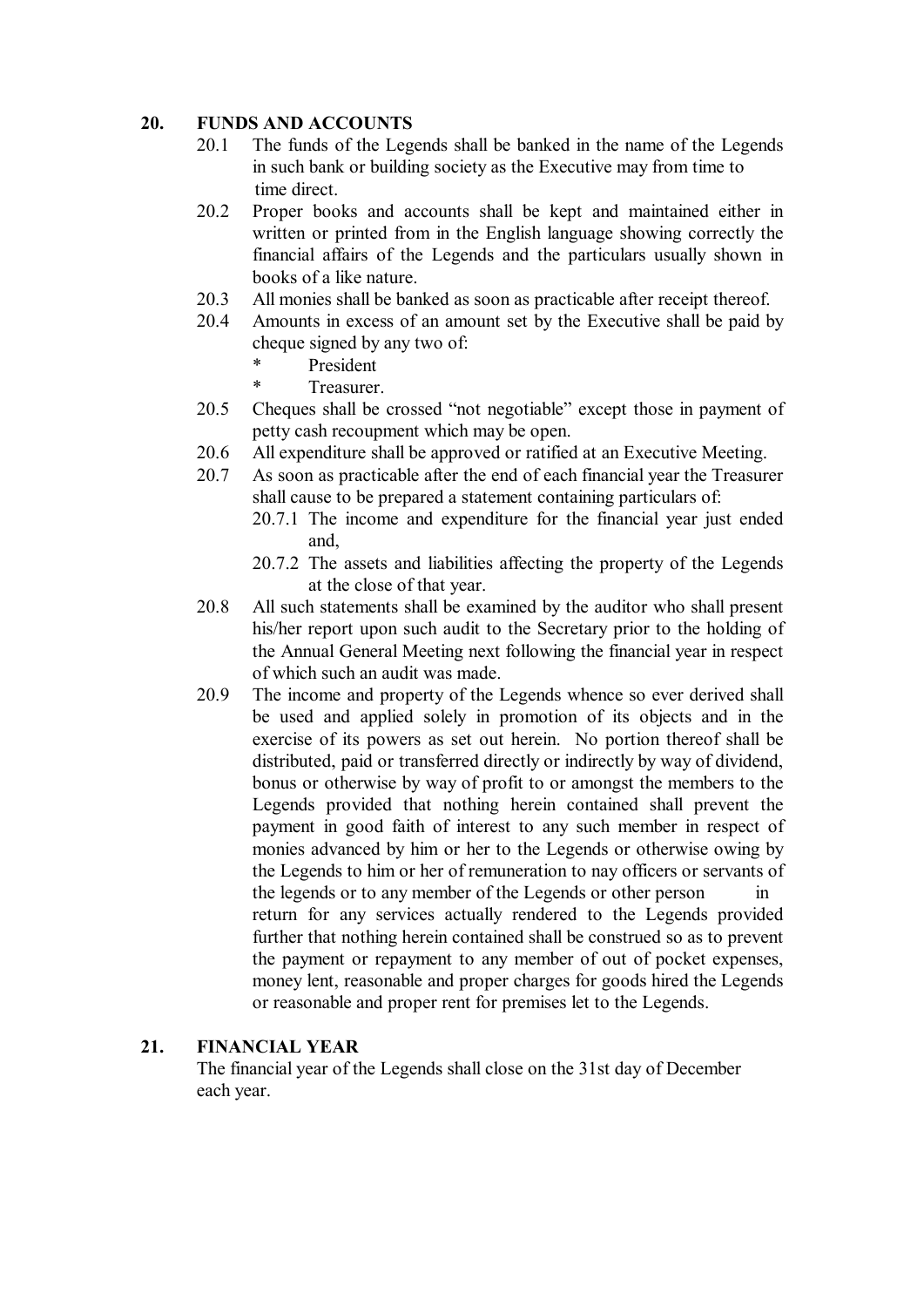### **22. DOCUMENTS**

22.1 Safekeeping

 The Executive shall provide for the safe custody of books, documents, instruments, of title and securities of the Legends.

### **23. DISSOLUTION AND DISTRIBUTION OF SURPLUS ASSETS**

The consent of seventy five percent (75%) of members voting at a General Meeting is required to dissolve the Association.

If upon the winding up or dissolution of the Association there remains after satisfaction of all its debts and liabilities any property whatsoever, the same shall not be paid to or distributed among the members but shall be given or transferred

- (a) to another association incorporated under the Act; or
- (b) for charitable purposes.

Which incorporated associations or purposes, as the case requires shall be determined by the resolution of the members when authorizing and directing the Committee under section 33(3) of the Act to prepare a distribution plan of the surplus property of the Association.

In the event of the winding up or dissolution of the association, the Commissioner of Taxation shall be advised of the date of dissolution within 30 days of the dissolution.

### **24. BY - LAWS**

The Legends is empowered to make, repeal and amend such By-laws as it may from time to time consider necessary for the internal management of the Legends. The making, recession and amendment of such By-laws shall be effected at General Meeting of the Legends upon a resolution being passed by a majority of the members legible to vote at such a meeting. Playing rules are excluded from the By-Laws of the Legends.

# **25. PLAYING RULES**

The Legends is empowered to make, repeal and amend such Playing Rules as it may from time to time consider necessary for the internal management of the Legends. The making, recession and amendment of such Playing Rules shall be affected at a General Meeting of the Legends upon a resolution being passed by a majority of the members eligible to vote at such a meeting.

# **26. AMENDMENTS TO THE CONSTITUTION**

26.1 Amendments Approved

Subject to the provisions of the Association Incorporation Act this Constitution may be amended, rescinded or added to from time to time by special resolution carried at any General Meeting. Provided that no such amendment, recession or addition shall be valid unless the same shall have been approved by the Chief Executive of the Department administering the Act.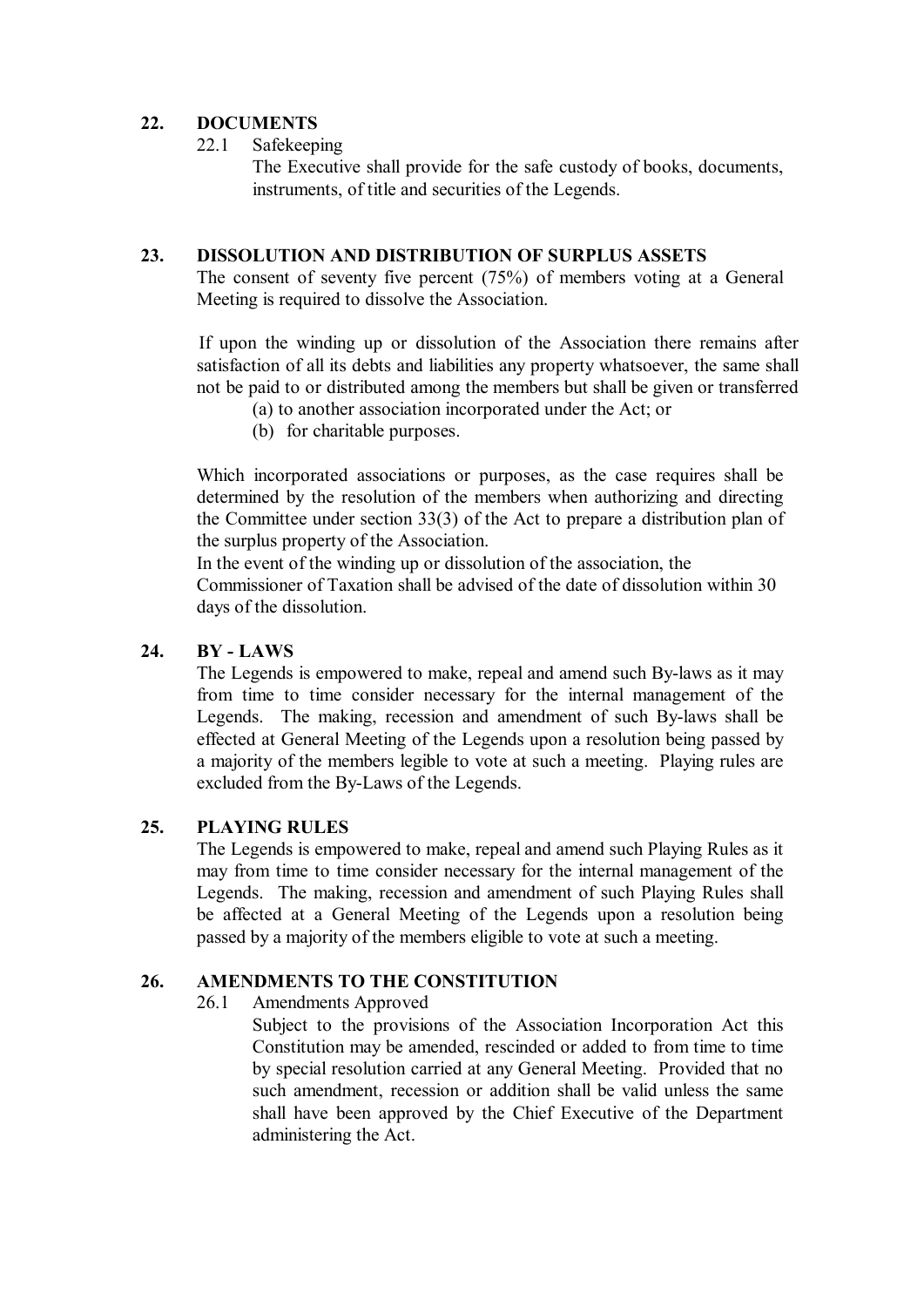- 26.2 Notice of Motion
	- 26.2.1 Notice of any such motion shall be signed by the President or Secretary in the absence of the President and the Secretary by two members of the Executive.
	- 26.2.2 Notices of Motion shall be forwarded in writing to the Secretary to reach him/her in the ordinary course of the post, at least four (4) weeks prior to the meeting at which the motion will be addressed.
	- 26.2.3 The Secretary shall forthwith on receipt of such notice within five days forward a copy to each executive and affiliate member.

# **27. INSPECTION OF ASSOCIATION RECORDS**

A member may at any reasonable time inspect without charge the books, documents, records and securities of the Association

#### **28. NON-PROFIT**

The income and property of the Legends shall be applied solely towards the promotion of the objects of the Legends, No portion of the income or property shall be paid, transferred to, distributed directly or indirectly to the members of the Legends, provided that nothing shall prevent the payment in good faith of remuneration to any officer or employee of the Legends or to any person other than an affiliate in return for services rendered to the Legends.

#### **29**. **INDEMNITY**

- 29.1 Application
	- 29.1.1 Every Member of Australian Darts Legends (THE LEGENDS), and every Office Bearer, Official, Officer and Servant of THE LEGENDS shall be indemnified by THE LEGENDS against losses and expenses which any Member of THE LEGENDS, Office Bearer, Official, Officer or Servant may incur or be liable to, by reason or any contract entered into, or act or deed done by such person as a Member of THE LEGENDS, Office Bearer, Official, Officer or Servant, or in any way in the discharge of his duties. The amount for which such indemnity is provided shall immediately attach as lien on the property of THE LEGENDS and have priority between Active Members over all other claims.
	- 29.1.2 It will be the duty of THE LEGENDS to pay all costs out of the funds of THE LEGENDS.

#### 29.2 Limitation of Liabilities

 No member of THE LEGENDS, Office Bearer, Official, Officer or Servant of THE LEGENDS shall be liable for the accounts, receipts, neglect or default of any other member of THE LEGENDS, Office Bearer, Official, Officer or Servant or for the joining in any receipt or other act conformity, or for any loss or expense happening to THE LEGENDS through the insufficiency or deficiency of the title to any property acquired by order of THE LEGENDS for or on account of THE LEGENDS, or for the insufficiency or deficiency of any securities in or upon which any of the moneys of THE LEGENDS shall be